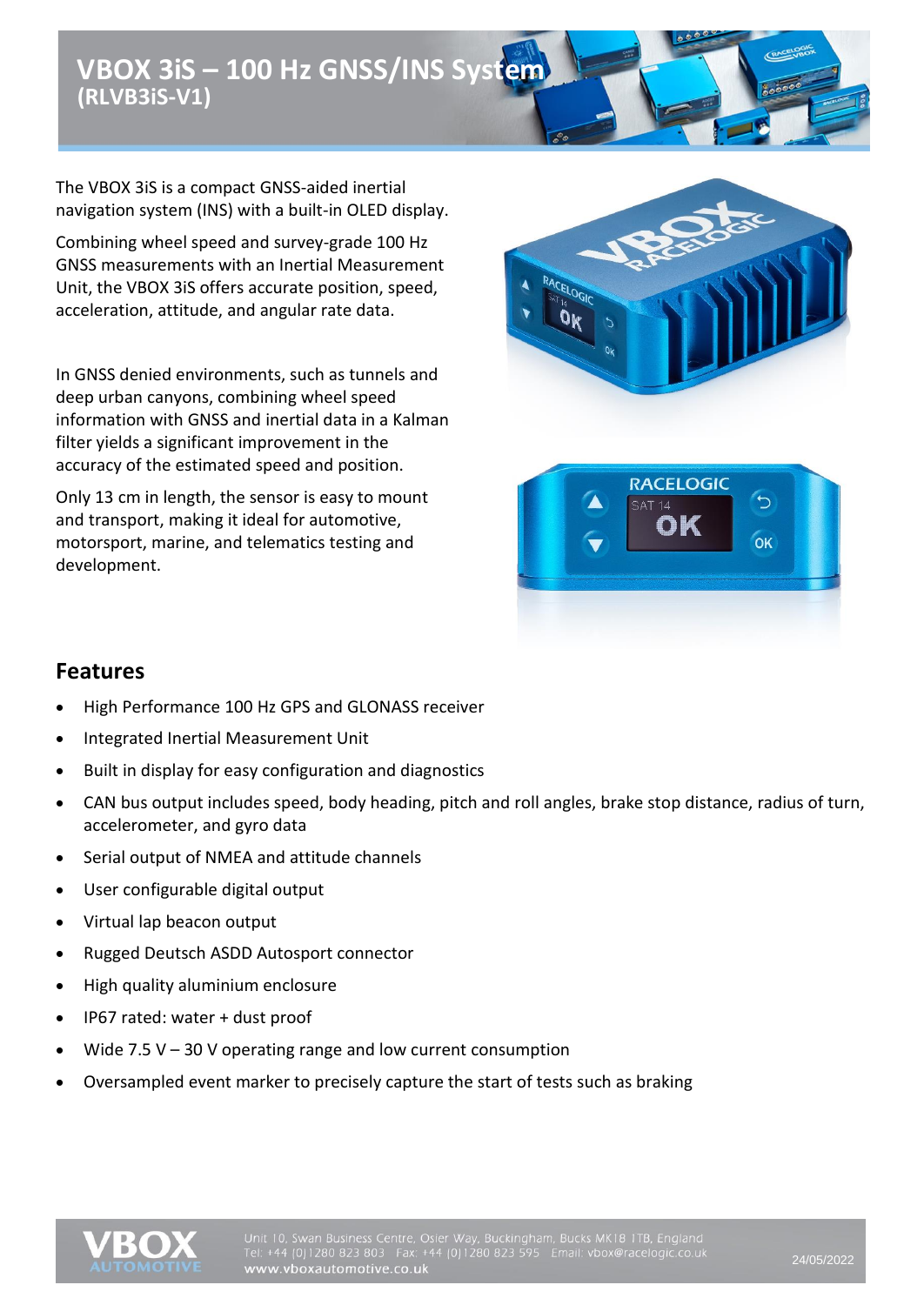# **VBOX 3iS – 100 Hz GNSS/INS System**  $\overline{\overset{0}{\circ}}$ **(RLVB3iS-V1)**

### **Inputs**

| <b>Unit Power</b>        |                                   |
|--------------------------|-----------------------------------|
| Input Voltage Range      | $7.5 V - 30 V DC$                 |
| <b>Power Consumption</b> | 7.5 W max                         |
| Digital Input            |                                   |
| Input Function           | Brake event trigger/ track marker |
| <b>CAN Input</b>         |                                   |
| Input Function           | Wheel speed input                 |
| <b>RS232 Input</b>       |                                   |
| Input Function           | Configuration/ External IMU       |



### **Outputs**

| <b>CAN Bus</b>             |                                                                                                                                                                                                                                                                                                                                                                                                                                           |  |
|----------------------------|-------------------------------------------------------------------------------------------------------------------------------------------------------------------------------------------------------------------------------------------------------------------------------------------------------------------------------------------------------------------------------------------------------------------------------------------|--|
| <b>Output Data Rate</b>    | 125 kbit/s, 250 kbit/s, 500 kbit/s & 1 Mbit/s selectable baud rate.<br>Software controlled CAN termination.                                                                                                                                                                                                                                                                                                                               |  |
| Data available             | <b>Outputs:</b> Satellite count, time, position, speed, heading, height, vertical<br>velocity, longitudinal acceleration, lateral acceleration, distance, yaw angle<br>(body), roll angle, pitch angle, X acceleration, Y acceleration, Z<br>acceleration, pitch rate, roll rate, yaw rate<br><b>Results:</b> Trigger event time, trigger speed, start speed, end speed,<br>deceleration test time, lap time, split time, radius of turn. |  |
| <b>RS232</b>               |                                                                                                                                                                                                                                                                                                                                                                                                                                           |  |
| Output Data Rate           | Up to 100 Hz                                                                                                                                                                                                                                                                                                                                                                                                                              |  |
| <b>Digital Output</b>      |                                                                                                                                                                                                                                                                                                                                                                                                                                           |  |
| Signal Levels              | Low = $0$ V, High = $5$ V, Max. frequency 4.4 kHz                                                                                                                                                                                                                                                                                                                                                                                         |  |
| Output Type                | Speed, 1 PPS or Lap Beacon                                                                                                                                                                                                                                                                                                                                                                                                                |  |
| <b>GNSS Antenna Supply</b> |                                                                                                                                                                                                                                                                                                                                                                                                                                           |  |
| Supply Voltage             | 5 V DC                                                                                                                                                                                                                                                                                                                                                                                                                                    |  |



Unit 10, Swan Business Centre, Osier Way, Buckingham, Bucks MK18 1TB, England Tel: +44 (0)1280 823 803 Fax: +44 (0)1280 823 595 Email: vbox@racelogic.co.uk<br>WWW.vboxautomotive.co.uk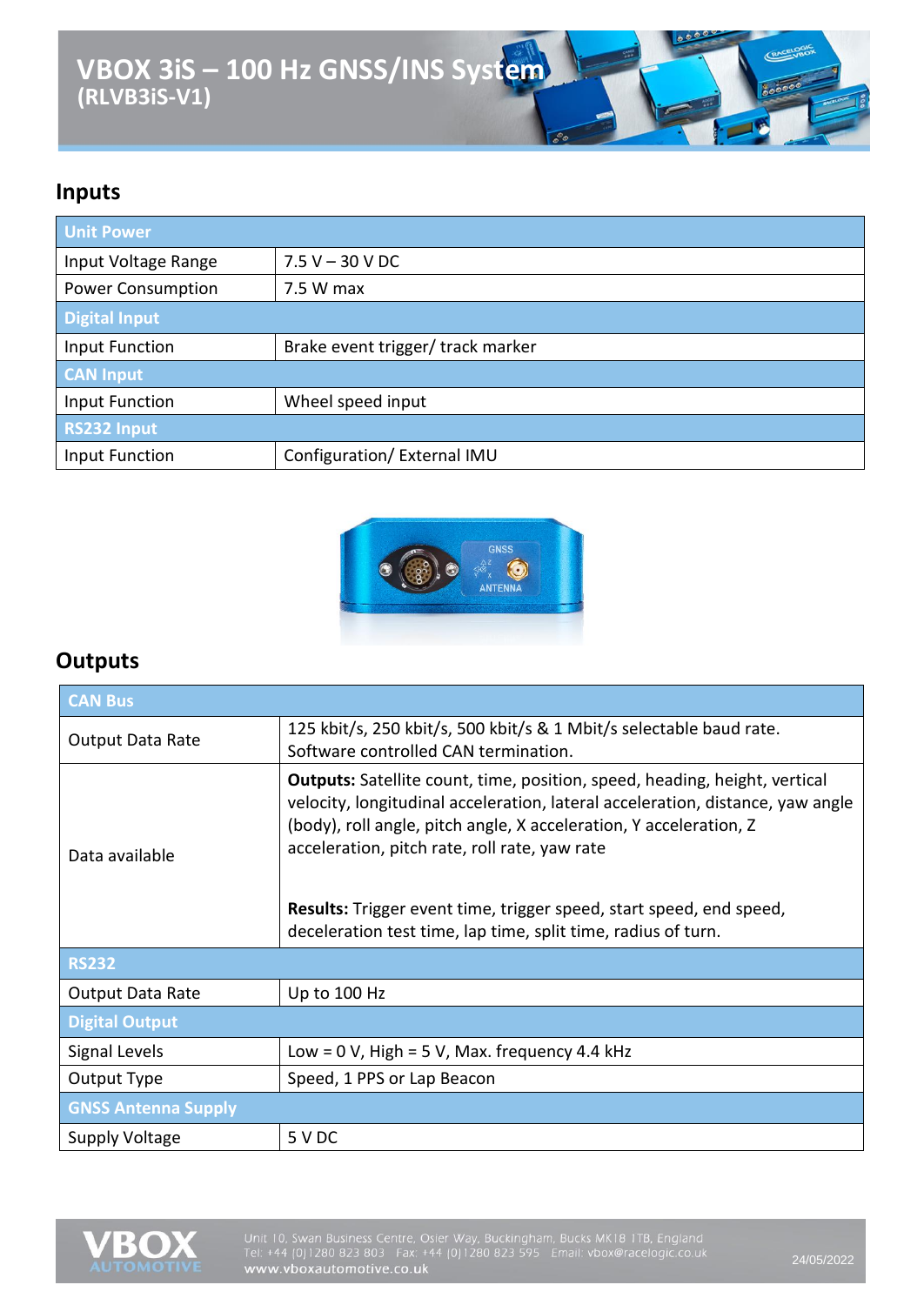### **GNSS Specifications**

| <b>Velocity</b>  |                                       | <b>Absolute Positioning (RMS)</b> |                    |
|------------------|---------------------------------------|-----------------------------------|--------------------|
| Accuracy         | 0.1 km/h (averaged<br>over 4 samples) | Accuracy* (Standalone)            | V: 1.8 m; H: 1.2 m |
| Update rate      | 100 Hz                                | Accuracy* with SBAS               | V: 1.2 m; H: 0.8 m |
| Maximum velocity | 1200 km/h (655 knots)                 | Accuracy* with DGPS               | V: 0.5 m; H: 0.3 m |
| Minimum velocity | $0.1$ km/h                            |                                   |                    |
| Resolution       | 0.0185 km/h<br>$(0.01$ knots)         | Update rate                       | 100 Hz             |
| Latency          | 15.5 ms (fixed)                       | Resolution                        | $1.8 \text{ mm}$   |

| <b>Distance</b> |                          | <b>Acceleration</b> |        |
|-----------------|--------------------------|---------------------|--------|
| Accuracy        | $0.05\%$ (<50 cm per km) | Accuracy            | 0.50%  |
| Update rate     | 100 Hz                   | Maximum             | 20g    |
| Resolution      | $0.078$ mm               | Resolution          | 0.01 g |
|                 |                          | Update rate         | 100 Hz |

| <b>Heading</b> |              | <b>Time</b> |        |
|----------------|--------------|-------------|--------|
| Resolution     | $0.01^\circ$ | Resolution  | 0.01 s |
| Update rate    | 100 Hz       | Accuracy    | 30 ns  |

| <b>Brake Stop Accuracy (Trigger Activated)</b> |                         |  |
|------------------------------------------------|-------------------------|--|
| <b>Accuracy</b>                                | $±1.8$ cm <sup>**</sup> |  |

#### **Definitions**

\* Specifications will vary depending on the number of satellites used, obstructions, satellite geometry (PDOP), multipath effects, and atmospheric conditions. For maximum system accuracy, always follow best practices for GNSS data collection. \*\* Based on <50 m brake stop distance.

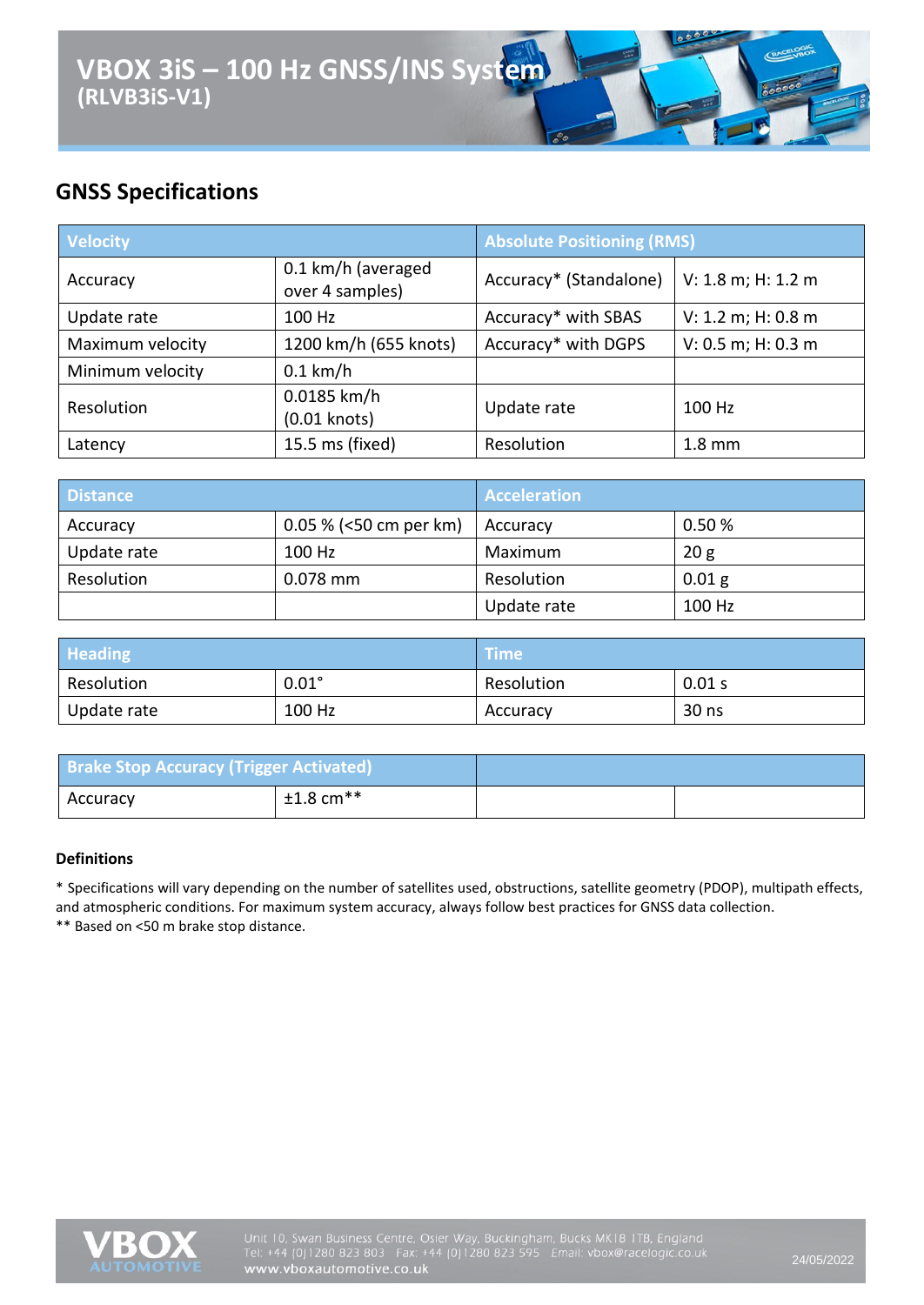

## **IMU Specifications**

|                             | <b>Gyroscopes</b><br>(Angular rate sensors) | <b>Accelerometers</b> |
|-----------------------------|---------------------------------------------|-----------------------|
| Dynamic range               | ± 450 °/s                                   | ±20g                  |
| Nonlinearity                | 0.01 % of full scale                        | 0.1 % of full scale   |
| Resolution                  | 20 bits (0.00085 °/s)                       | 20 bits (0.00004 mg)  |
| <b>Bandwidth</b>            | 50 Hz                                       | 50 Hz                 |
| Noise density               | $0.01$ °/s/ $V$ Hz                          | $60 \mu g/V$ Hz       |
| Bias stability              | $0.0028$ $\degree$ /s                       | $15 \mu g$            |
| Bias repeatability (1 year) | $0.2 \degree$ /s                            | $0.005$ g             |

## **Roll and Pitch Angle Accuracy**

| <b>Attitude</b> | <b>Accuracy (RMS)</b> |
|-----------------|-----------------------|
| Pitch Angle     | $0.06^\circ$          |
| Roll Angle      | $0.06^\circ$          |

### **Environmental and Physical**

| <b>Environmental and physical</b> |                            |                       |                                      |
|-----------------------------------|----------------------------|-----------------------|--------------------------------------|
| Weight                            | Approx. 480 g              | Operating temperature | -20 $^{\circ}$ C to +70 $^{\circ}$ C |
| Size                              | 133.2 mm x 98 mm x 37.5 mm | Storage temperature   | -40°C to +85°C                       |
| IP rating                         | IP 67                      |                       |                                      |







Unit 10, Swan Business Centre, Osier Way, Buckingham, Bucks MK18 1TB, England<br>Tel: +44 (0)1280 823 803 Fax: +44 (0)1280 823 595 Email: vbox@racelogic.co.uk<br>www.vboxautomotive.co.uk